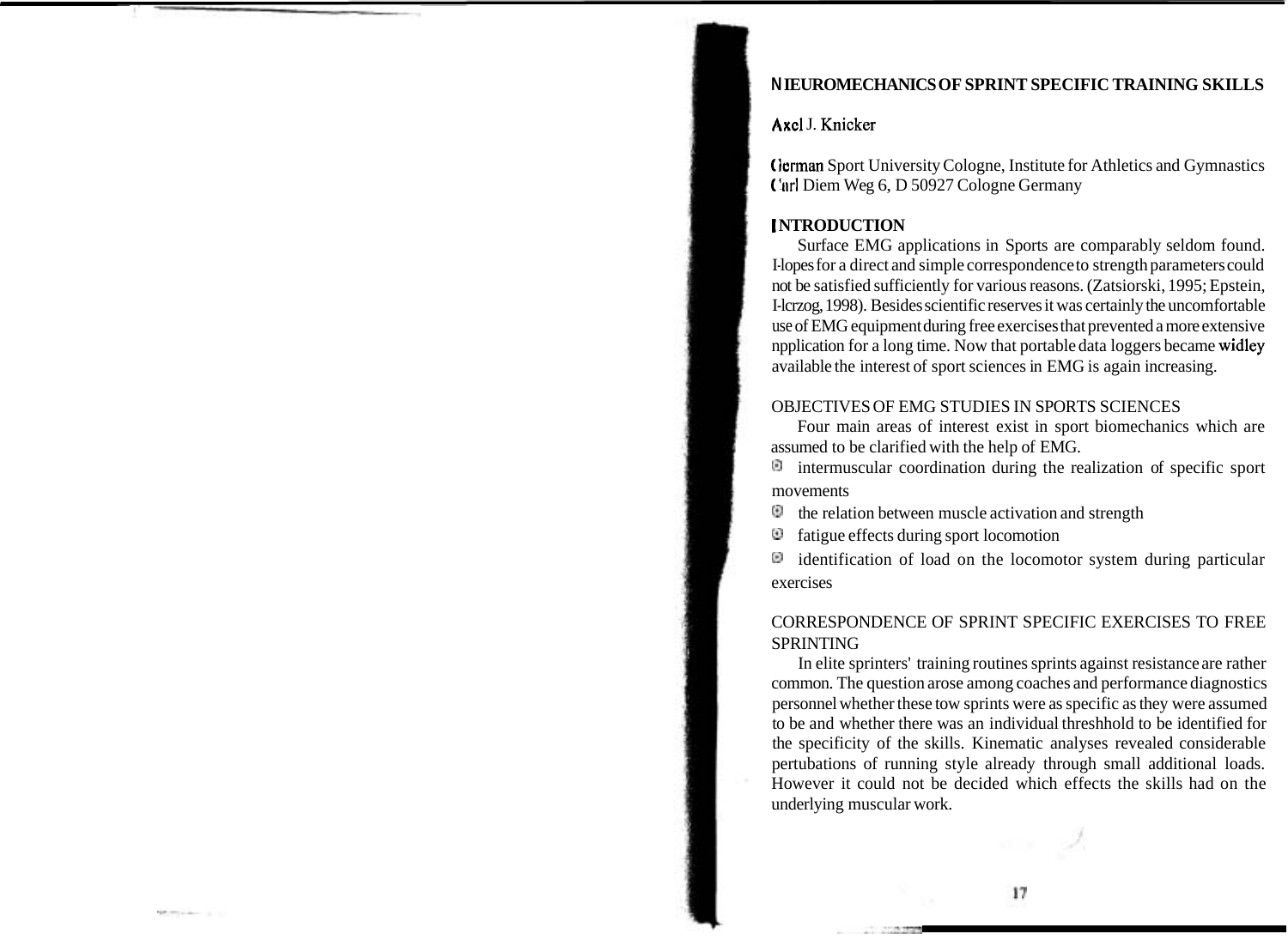### **METHODS**

**A study was conducted with ten male sprinters who ran while pulling additional loads of 5, 10 and 30kg on a slay behind them. EMG signals**  were recorded on a "BIOVISION" data logger with a sampling frequency of 1000Hz from representing the main muscles

m. vastus medialis

m. tibialis anterior

m. gastrocnemius medialis

m. gluteus maximus -

m. rectus femoris

m. biceps femoris

responsible for accelerating of the body in ruming direction. Two 120Hz "Peak Performance" video cameras covered the startphase and the phase of maximum runnning velocity respectively providing the data base for a 2-D video analysis.

## **RESULTS**

From the innervation patterns it can be seen that extensor and flexor activities are clearly seperated from each other with only small areas of cocontractions in unloaded running (See Figure 1). Intermuscular timing patterns changed depending on the load added to the slay. Especially the knee extensors / flexors adjusted their innervation patterns according to the altered kinematics. As range of motion in the knee joint decreased with additional load



Figure 1. Raw EMG-signals from m.gastrocnemius and m. tibialis anterior during the first 2 seconds of the startphase of free sprinting. Shaded areas indicate foot-ground contact. (EMG amplitude in architecture).



Figure 2. Mean relative IEMG amplitude during phase of maximum speed.  $30kg$  load condition is set to  $100\%$ . ( $p=0.001$ )

the extensors became more and more involved into the acceleration of the body. With 30kg added the athletes did only show an extension in the kneejoint without preliminary flexion as usually performed in